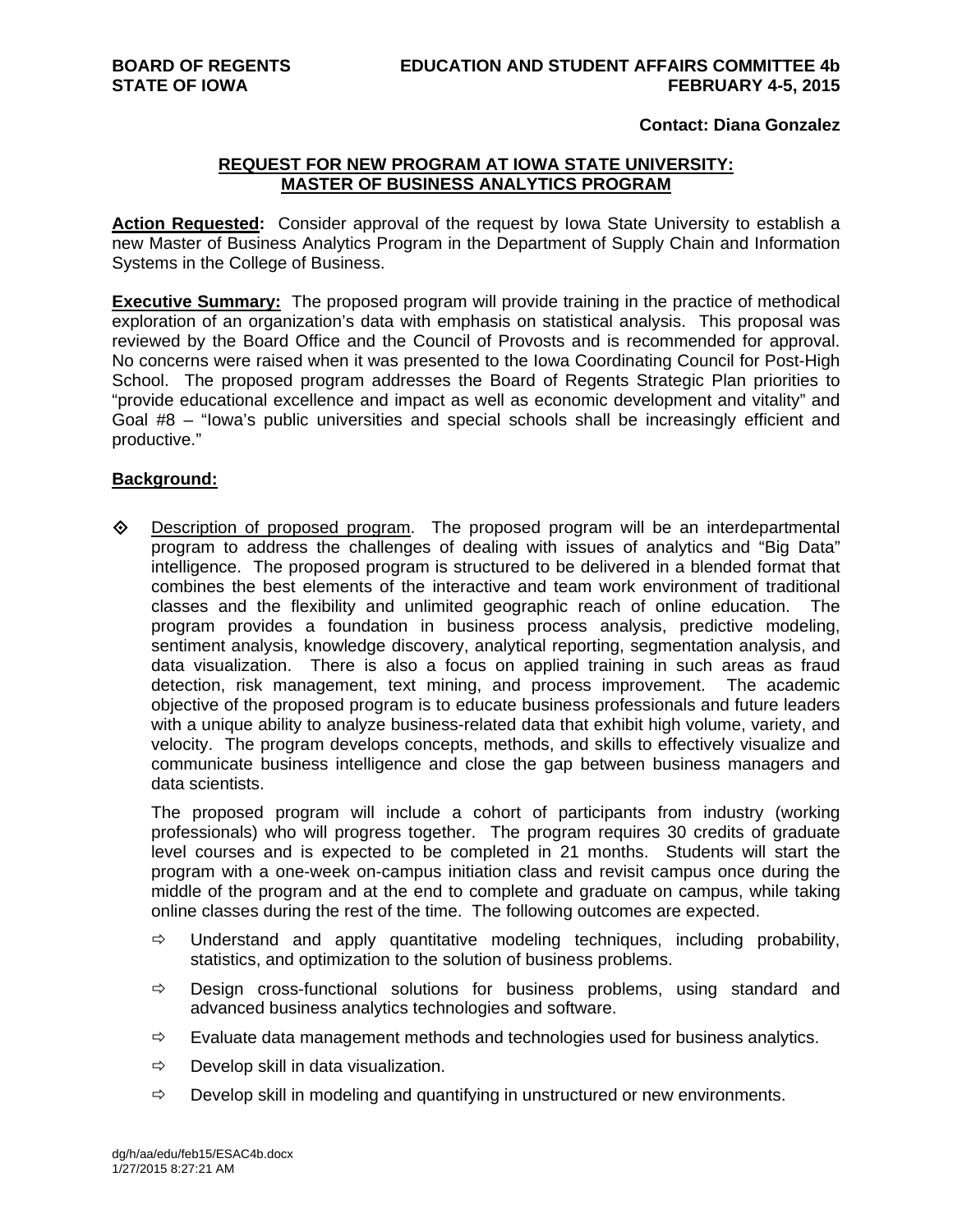- $\Rightarrow$  Develop team and project management skills in Big Data context
- $\Rightarrow$  Communicate analytical findings effectively orally and in writing.
- $\diamond$  Need for proposed program. The digital revolution empowered by the Internet and computer networking technology in business during the last several decades has generated unimaginable amounts of data in the form of digital records stored in databases and file servers. The volume, velocity, and variety of these data have produced a new set of problems and challenges to businesses and organizations. This challenge has also created opportunities for businesses and organizations to discover, model, and serve their customers and partners in new and unique ways. Businesses that are able to master the data deluge (known as Big Data in industry) will have significant competitive advantage over their competitors. For example, Amazon, Google, Facebook, and other traditional and high-tech companies are already reaping benefits from developing and implementing innovative "Big Data" analytic solutions.

As the trend to implement data analytic solutions grows, demand for professionals who understand and are capable of working with and exploring Big Data has grown significantly in recent years. According to McKinsey Global Institute, by 2018, "the United States alone could face a shortage of 140,000 to 190,000 people with deep analytical skills as well as 1.5 million managers and analysts with the know-how to use the analysis of Big Data to make effective decisions."

ISU offers undergraduate programs related to business analytics in multiple departments, including Statistics, Industrial and Manufacturing Systems Engineering, Supply Chain and Information Systems, and Computer Science. The Department of Supply Chain and Information Systems in the College of Business created a Business Analytics concentration in its Management Information Systems major for undergraduate students in 2012; it has since become the most popular choice for MIS undergraduates.

However, a significant segment of graduate studies in the business analytics market has not been fully explored by the university. Letters of support from corporate partners<sup>1</sup> show potential demand for graduates of the program. ISU has well-established brand recognition in this region; alumni who work as business analysts or related professionals in companies across the country, but especially in the Midwest region will likely embrace a graduate degree in business analytics. Furthermore, given the current economic landscape and innovative education delivery technology, traditional full-time on-campus graduate programs are no longer the optimal form of obtaining advanced education for the majority of working professionals.

**Example 1** Link to institutional strategic plan. Several U.S. government agencies, including the Defense Advanced Research Projects Agency (DARPA), National Science Foundation (NSF), U.S. Department of Agriculture (USDA), National Security Agency (NSA), Federal Drug Administration (FDA), and the Department of Energy (DOE) are investing heavily in Big Data initiatives. The USDA Agricultural Research Service, DARPA X-data, National Institutes of Health (NIH) initiative, NSF Big Data, and research collaboration in the private sector present unique opportunities for collaborative and contract research. Big data and analytics typically lead to the creation of new science.

<sup>&</sup>lt;sup>1</sup> Kingland Systems, Boeing, Principal Financial Group, C. H. Robinson.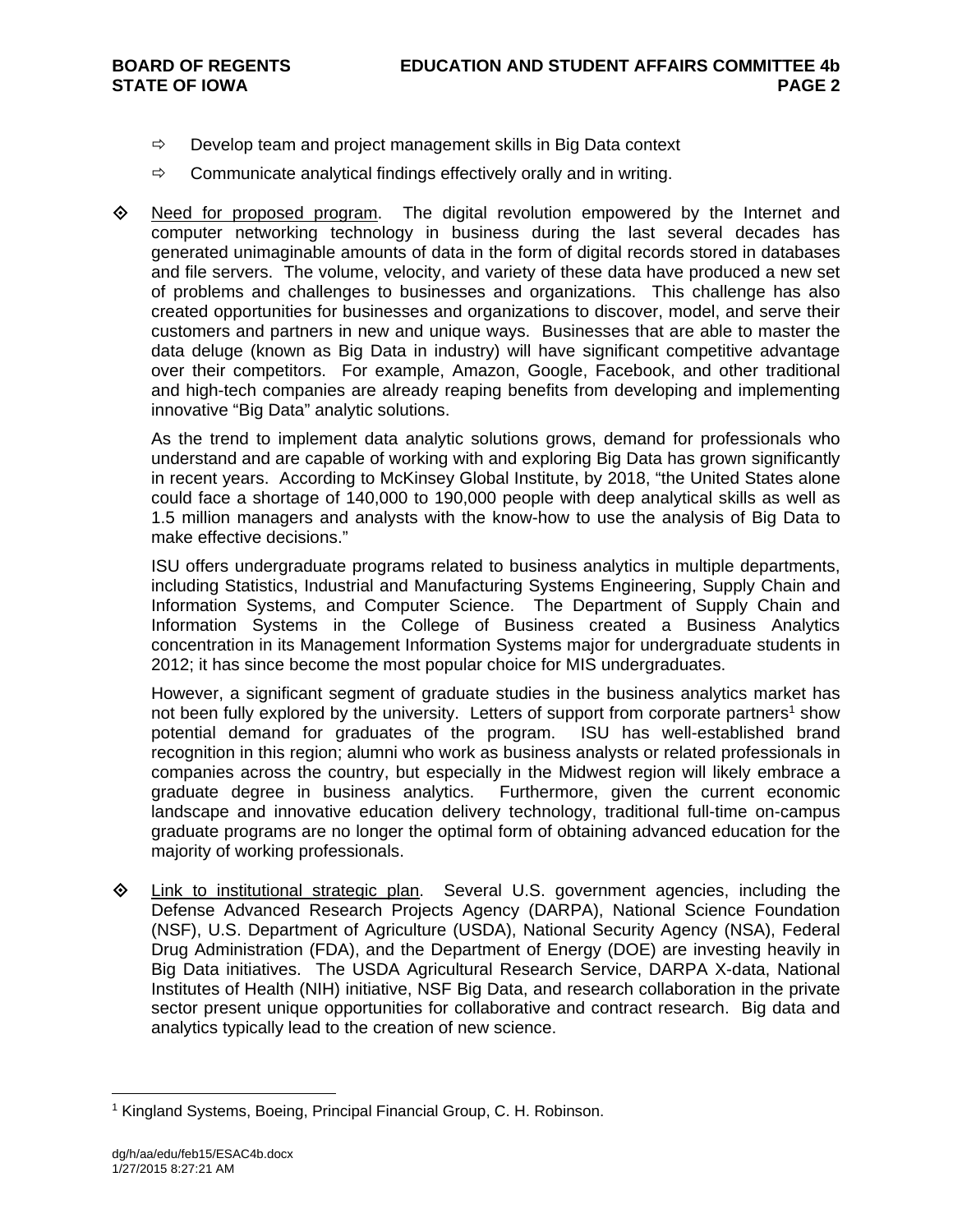Currently, the College of Business offers high quality, undergraduate and graduate programs and has nationally recognized research scholars and a strong research reputation in selected fields. The proposed program would make a significant contribution to the College's strategic goals. The College's 2010-2015 Strategic Plan Vision is to "provide students with skills and experiences needed to succeed in a complex, technologydriven, global society." The proposed program will contribute to this goal by preparing students with an advanced set of tools and training in business analytics and data science to address the challenges of today's complex business world. The Supply Chain and Information Systems (SCIS) Department and affiliated departments of Statistics, Computer Engineering, Computer Science, and Industrial and Manufacturing Systems Engineering have the quality of faculty and facilities to sustain a collaborative graduate program. The proposed program will contribute to the educational mission and reputation of the university. The proposed program supports the University's 2010-2010 Strategic Plan goal to "provide exceptional undergraduate, graduate, professional, and outreach programs that prepare students and citizens for leadership and success."

**E** Relationship to existing programs at ISU. The proposed program will establish synergies with existing master's programs in the College of Business, such as the MBA, Master of Science in Information Systems (MSIS), Master of Science in Information Assurance, and Master of Science in Human Computer Interaction. Students in these and related program will benefit from the expanded course offerings in Information Systems, Statistics, and Computer Science at the graduate level. The SCIS department currently offers six elective classes at the graduate level which are taken primarily by MBA and MSIS students. Statistics offers a number of courses that focus on data analyses and visualization. Courses in IMSE, Software Engineering, and Computer Science also address different but related areas of analytics. These courses will be repurposed to be delivered online. Specialized electives will also serve as a recruiting tool for the proposed program as well as other programs to attract students. There is likely to be a positive impact on the visibility of other graduate programs as the depth and quality of business analytics and data science specialization will be enhanced.

The College expects the impact of the proposed programs on the undergraduate program to also be favorable – (1) the proposed program will not require a reduction in the number of course offerings in the undergraduate program; the department currently offers a track in business analytics through two elective courses; (2) exceptional undergraduate students will be able to take additional graduate level courses to fulfill their undergraduate degree requirements and will likely benefit from the more rigorous course offerings; and (3) undergraduate students interested in furthering their business analytics and data driven decision-making will be able to continue their education at ISU.

 $\Diamond$  Relationship to existing programs at other colleges and universities. Neither the University of Iowa nor the University of Northern Iowa has a master's program in business analytics at this time; SUI is proposing a similar program using a face-to-face delivery format targeting students in eastern Iowa. Loras College has an MBA Analytics program offered on the ground in an accelerated format. ISU is well positioned to deliver a high quality product that can be completed in 21 months of study. Special features or conditions at ISU such as the High Performance Computing cluster, and proximity and access to client data, make the institution an appropriate place to initiate such a degree program. There is great potential for ISU and SUI to collaborate on this program by taking advantage of the unique features in content and delivery of each of the programs if both proposals are approved.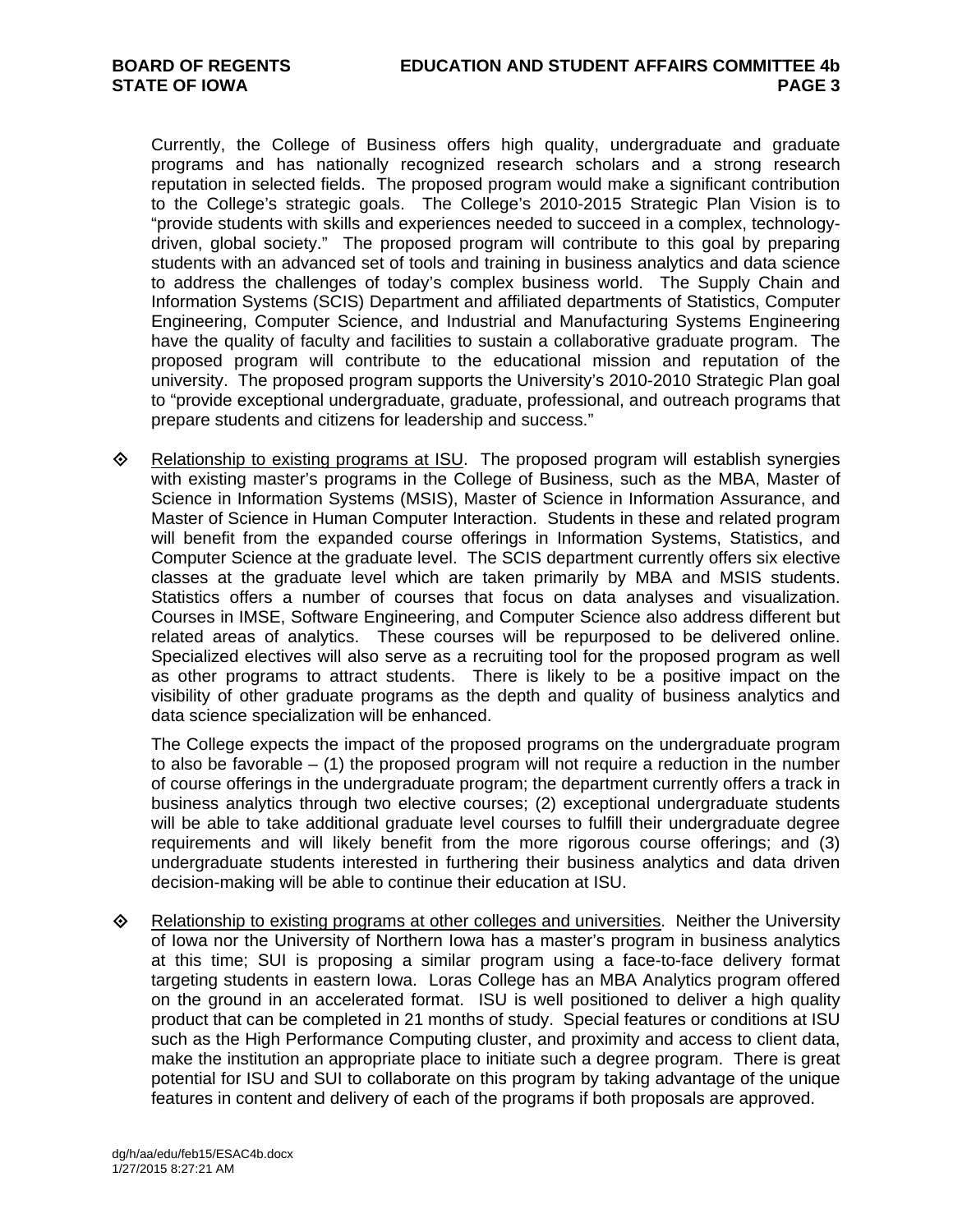ISU is known for the quality of its engineering, statistics, and information technology programs and has one of the larger colleges of engineering in the nation. The College of Business and the College of Engineering have excellent reputations with industry for their quality of education, as demonstrated by the size of the engineering and business career fairs each fall (the largest indoor career fair with over 270 employers represented). A typical student in this program will be a distance education student who is taking classes part-time while full-time employed. The College of Engineering has a long tradition of offering distance education courses and has an excellent infrastructure in place in the Engineering-LAS Online (ELO) learning unit. There are a number of successful distance masters of engineering programs such as the Systems Engineering program which has approximately 100 distance students active in the program every year. Recently the College of Business has grown its distance education efforts; the two colleges have worked together to offer some of the College of Business courses to online engineering programs.

The College of Business has close ties with many programs in the Colleges of Engineering and Liberal Arts and Sciences. The interdisciplinary programs in Information Assurance, Human Computer Interaction, and Engineering Management, represent a growing collection of collaborative programs. These strong ties provide an excellent environment for the proposed program which requires cooperation among business, liberal arts and sciences, and engineering. Another distinguishing feature of the proposed program is the unique combination of engineering, science, and business courses. The College of Business has worked closely with these colleges to take this approach to distinguish this program from similar programs in the country. The program provides a unique opportunity to emphasize the STEM relationship among the participating units with the added attractiveness to women and underrepresented population. Additionally, the proposed program fits with the recommendations made by The Commission on the Future of Graduate Education.2

- Unique features. ISU's strengths in Engineering, Statistics, Computer Science, and Business underscore the potential for the proposed program. ISU has prioritized its resources to hire new faculty in the area of Big Data during the last two years. Existing facilities and technology will be able to support the needs of the proposed program.
- Duplication. The University of Iowa intends to propose a Master of Science Program in Business Analytics. Loras College has established an undergraduate program, a graduate certificate, and an evening specialty MBA in business analytics. There are no other blended Master of Business Analytics programs at other Iowa institutions.

<sup>2 &</sup>quot;Wendler, C., Bridgeman, B., Markle, R., Cline, F., Bell, N., McAllister, P., and Kent, J. (2010). The Path Forward: The Future of Graduate Education in the United States. Princeton, NJ: Educational Testing Service."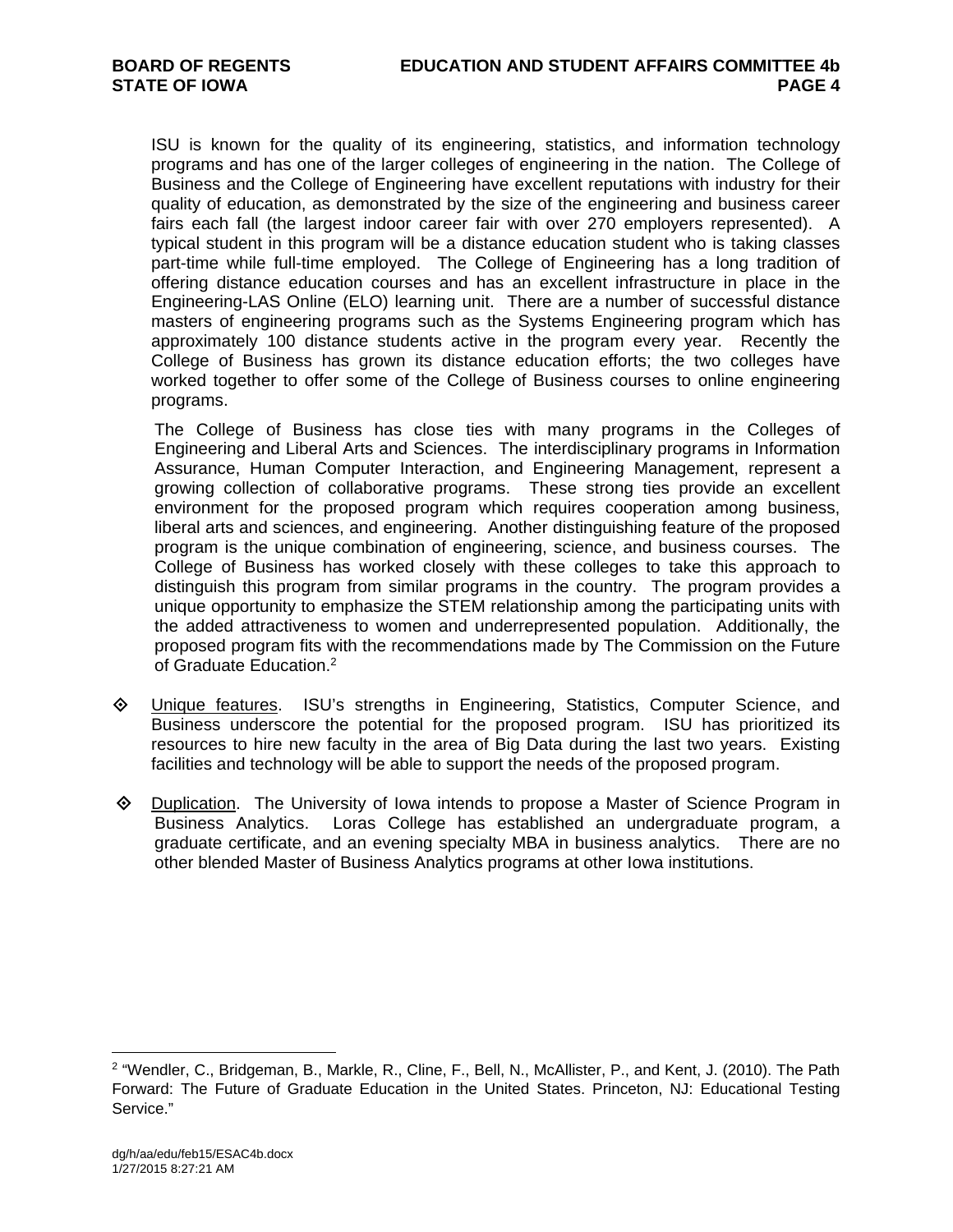- ◆ Opportunities for collaboration. On December 22, 2014, the following areas of cooperation were included in a memorandum of cooperation between Iowa State University and the University of Iowa. (Attachment A)
	- *Articulation of courses*. A student enrolled in either of the two programs may take up to nine credits of approved courses in the other program for credits in the home program; students will pay the tuition to the institution that offers the articulated courses at the rate of the offering institution. The approved course list will be determined, published, and maintained by each institution independently.
	- *Referral of prospective students*. Prospective students may have different needs and constraints that favor one program over another. The two institutions will refer prospective students to each other based on providing the maximum benefits to students.
	- *Sharing of course materials and ideas*. The dynamic nature of the data science and business analytics field requires continuous improvement of course content, learning tools, pedagogy, and delivery mechanisms. The two institutions will hold an annual summer workshop for faculty in the two programs to share syllabi, trends, tools, instructional ideas, and training opportunities. The location will alternate between the two campuses, and the hot institution will cover the cost of the workshop.
- Student demand. More than 30 colleges and universities offer a master's degree in business analytics or a related field such as data science. These programs range from full-time on campus to part-time online. They also range in coverage from business focus to data science. As of 2012, these programs graduated approximately 1,300 students. All programs are currently operating at capacity and are unable to meet the growing demand for more graduates. The tuition charged varies across institutions; the average is \$36,127. A recent report by McKinsey shows an unmet demand of "1.5 million managers and analysts with the know-how to use the analysis of big data to make effective decisions" in the U.S. alone.3 The cost of the proposed program at ISU will be \$15,600 for in-state students and \$32,800 for non-resident students (based on current ISU tuition schedule).

Workforce need/demand. The Gartner group predicts that nearly 85% of Fortune 500 organizations will be unable to exploit Big Data for competitive advantage because of a severe shortage of trained workforce<sup>4</sup>. They report that by 2015 there will be 4.4 million Big Data jobs created. The 2014 study by IDG stated that nearly half of their respondents are either implementing or planned to implement big data projects<sup>5</sup>.

U.S. News and World Report ranked ISU third in the nation in job placement rates among full-time 2010 MBA graduate students. Specifically, 96% of job-seeking ISU MBA graduates accepted job offers within three months of graduating. The placement rate indicates that the College of Business is producing well trained, quality graduates. Though the strong job market for graduates of MBA programs is likely to carry over to graduates of the proposed program, the focus for this program is to enhance the analytics and data science qualifications of current employees at firms.

<sup>&</sup>lt;sup>3</sup> Big Data: The next frontier for innovation, competition, and productivity," Manyika, James, M. Chui, B. Brown, J. Bughin, R. Dobbs, C. Roxburgh, and A. H. Byers, Report, McKinsey Global Institute, May 2011. 4 Gartner Survey Reveals That 64 Percent of Organizations Have Invested or Plan to Invest in Big Data in 2013, press release.

<sup>&</sup>lt;sup>5</sup> 2014 Big Data Research by IDG Enterprise, IDG research presentation.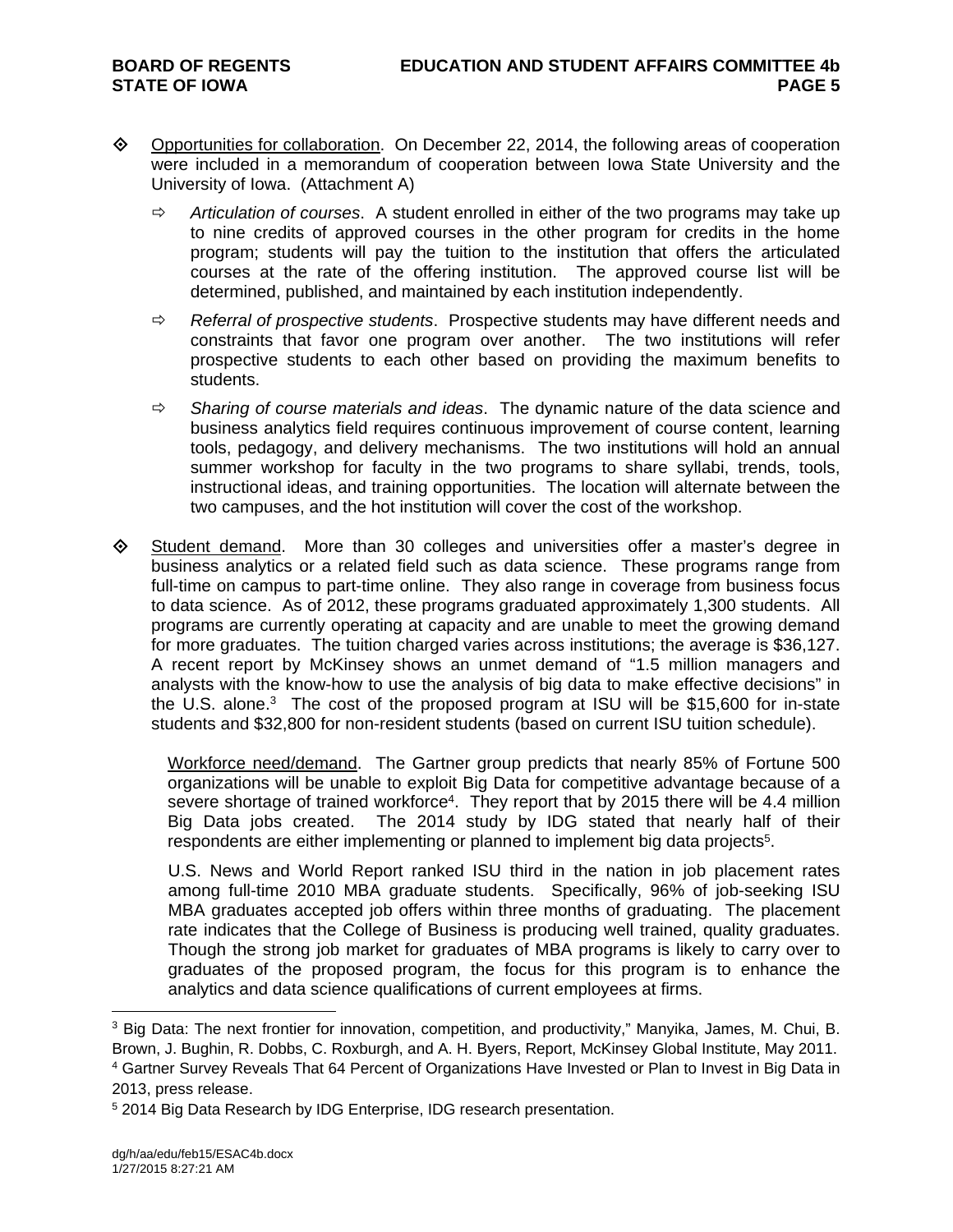The strong record of job placement should help in recruiting prospective students for the program. The strategy of offering a strong technical skill set that is well suited to areas such as Big Data, marketing analytics, and sentiment analysis should also distinguish graduates with the Master of Business Analytics degree from the broad-based MBA degree and other specialized masters. In order to gauge demand for this type of degree program, many of area employers were contacted, including Pioneer, John Deere, Union Pacific, Kingland Systems, IBM, General Dynamics, and Principal Financial. The proposed program was outlined and they were asked for feedback on the perceived demand for such a skill set. The responses ranged from positive to enthusiastic, and contained several suggestions which have enhanced the proposal.

These responses are considered the best indicator of potential market demand for the proposed program. The Education Advisory Board on Big Data has said<sup>6</sup>, "The biggest barrier to realizing Big Data's potential is a nascent skill shortage." Hundreds of thousands of "data scientists" – professionals combining programming, statistics and business domain skills – will be needed in the years ahead, with millions of traditional white-collar jobs in management, sales, marketing and HR likely to require the ability to pose and interpret sophisticated data analysis. Many think continuing, professional, and online education units are ideally positioned to help their institutions respond to this opportunity, because the terrain is inherently interdisciplinary, spans undergraduate, working adult, and international student populations; many established programs are likely to benefit from Big Data curriculum concentrations or extensions.

 $\Leftrightarrow$  Resources. A typical student will be a distance education students. The College of Engineering has an excellent infrastructure to offer distance education courses, including (1) distance education classrooms with the necessary technology for recording distance education courses; (2) technicians with experience to provide professional delivery of lectures to students; and (3) experienced support staff in the Engineering-LAS Online learning unit. The faculty have many years of experience delivering distance education courses. ISU has long been recognized for excellent distance education programs.

New courses are being developed which will complement existing courses to build the curriculum. ISU has embarked on an effort to hire a cluster of high caliber faculty to lead the effort in Big Data research and education. With the addition of the faculty cluster and existing faculty with expertise in the area of analytics and data science, the colleges are equipped to offer the proposed program. The proposed program will have a dedicated program coordinator in the College of Business to ensure a high level of success.

◆ Cost. The new costs for the proposed program include .5 FTE staff, graduate assistant stipends, and faculty salaries which will total \$301,340 in Year One and \$226,741 in Year Seven. The department anticipates that college reallocation and new tuition revenue will cover the cost for the proposed program. The proposed program will be self-sustaining after the first year as the enrollment rises to 40-student cohorts.

<sup>6</sup> Opportunities for Continuing and Professional Education in the Next Decade, Industry Insights – Big Data, Education Advisory Board, March 2013.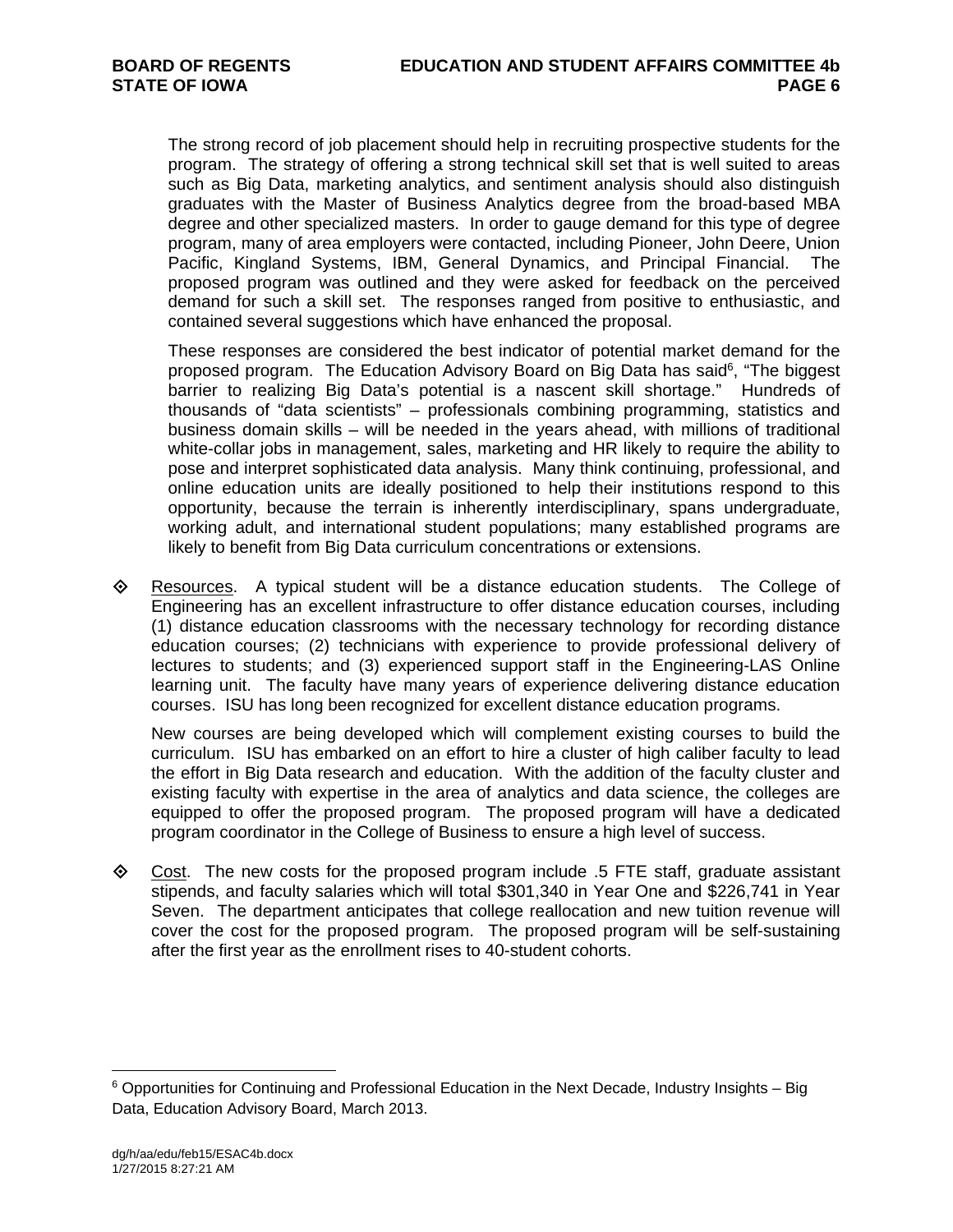- ◆ Projected enrollment. The projected enrollment in Year One is 20, increasing to 80 by Year Seven.
- $\diamond$  Anticipated sources of students. Students are likely to come from industrial partners within and around the state of Iowa, such as Kingland Systems, Principal Financial, and Boeing. The history of ISU online graduate programs began with sources from Iowa industry and grew to sources well beyond state borders. The proposed program will likely parallel this experience. The College may market and promote the program through external consultants and advisory services to the national and international markets.
- $\diamond$  Off-campus delivery. The proposed program will be offered primarily through distance education. Engineering-LAS Online learning unit will provide the technical support to capture and deliver courses to students around the world. The three one-week on-campus experience will be delivered in Ames. All HLC requirements for off-campus delivery will be met.
- Potential for accreditation. The College of Business's regular accreditation process will include the proposed program.
- Articulation agreement. A Memorandum of Cooperation with SUI includes an articulation agreement between the two programs to provide maximum flexibility for students to complete their degrees and training at either institution.
- $\Diamond$  Faculty and facilities. Faculty from the Colleges of Business, Engineering, and Liberal Arts and Sciences will teach the courses in the proposed program. A new initiative hiring 12 faculty in 2014 to form a big data cluster has provided the additional faculty resources to meet the teaching and research demands of the program. The courses will be offered through the Engineering-LAS Online (ELO) learning facilities. ELA's facilities are excellent for offering distance education courses and have the necessary capacity to handle the additional course load, especially because many of the courses required for the proposed program are currently offered through ELO.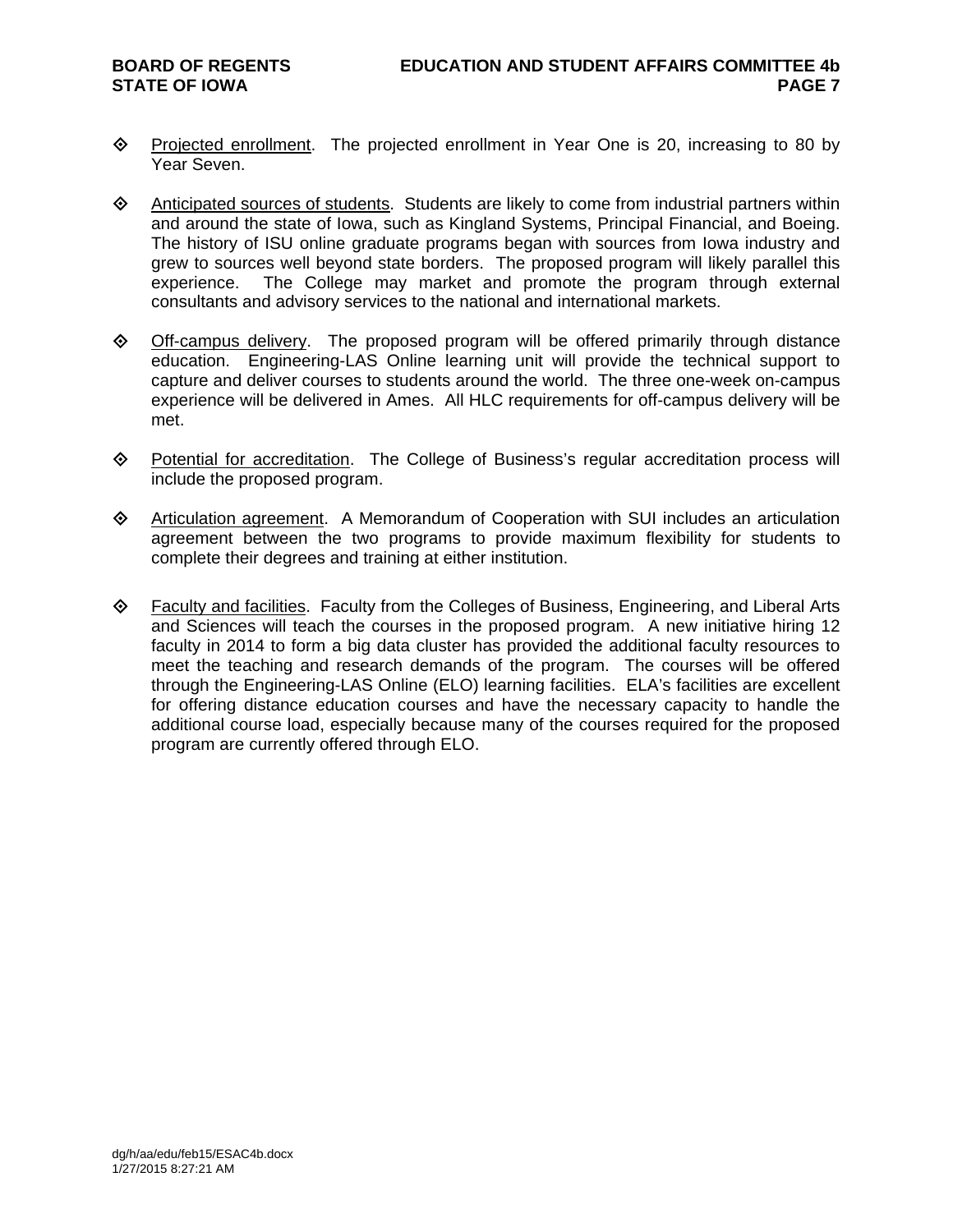# ♦ Competitive landscape.

| <b>Institution</b>               | <b>Degree</b>                                                                                             | <b>Structure</b>                            | <b>Duration</b> | <b>Delivery</b>                  | <b>Total</b><br><b>Credits</b> | Fee                                           |
|----------------------------------|-----------------------------------------------------------------------------------------------------------|---------------------------------------------|-----------------|----------------------------------|--------------------------------|-----------------------------------------------|
| Iowa State University            | Master of Business<br>Analytics                                                                           | 10 courses                                  | 21 months       | Blended                          | 30<br>credits                  | \$15,600<br>instate<br>\$32,800 out-<br>state |
| University of Texas at<br>Austin | MS in Business<br>Analytics                                                                               | 8 core and<br>8 electives                   | 11 months       | On campus<br>full time           | 34<br>credits                  | \$32,000<br>instate<br>\$38,000 out-<br>state |
| Michigan State                   | <b>MS</b> in Business<br>Analytics                                                                        | 10 courses<br>required                      | 11 months       | Blended                          | $\overline{30}$<br>credits     | \$36,000<br>instate<br>\$39,000 out-<br>state |
| Arizona State Univ.              | <b>MS</b> in Business<br>Analytics                                                                        | 10 course<br>lock step<br>program           | 9 months        | On campus,<br>full-time          | $\overline{30}$<br>credits     | \$29,820<br>instate<br>\$44,810 out-<br>state |
| University of<br>Tennessee       | <b>MS</b> in Business<br>Analytics                                                                        | 26 credit<br>core, 12<br>credit<br>elective | 24 months       | On campus,<br>full-time          | $\overline{38}$<br>credits     | Regular<br>tuition                            |
| <b>Purdue University</b>         | <b>MBA with Business</b><br>Analytic Track                                                                | 4 foundation<br>courses and<br>1 elective   |                 | On campus,<br>full-time          |                                |                                               |
| Louisiana State<br>University    | <b>MS</b> in Analytics                                                                                    | 36 required<br>credits                      |                 | On campus,<br>full-time          | 36<br>credits                  |                                               |
| Indiana University               | Graduate Certificate in<br><b>Business Analytics</b>                                                      |                                             |                 | Blend (On<br>campus +<br>Online) | 12<br>credits                  |                                               |
| University of Minnesota          | No Business Analytics                                                                                     |                                             |                 |                                  |                                |                                               |
| University of Illinois           | MS in Statistics -<br>Analytics<br>Concentration                                                          |                                             |                 |                                  |                                |                                               |
| University of Nebraska           | No Business<br>Analytics graduate<br>program                                                              |                                             |                 |                                  |                                |                                               |
| University of Missouri           | <b>MBA with Marketing</b><br>Analytics                                                                    |                                             |                 |                                  |                                |                                               |
| University of Wisconsin          | No Business<br>Analytics program                                                                          |                                             |                 |                                  |                                |                                               |
| University of Iowa               | <b>Business Analytics and</b><br>Information Systems at<br>undergraduate;<br>Graduate program<br>proposed | 10 courses                                  |                 | Face-to-face                     | 30<br>credits                  | \$665 per<br>credit for<br>instate            |
| University of Northern<br>Iowa   | No Business<br>Analytics program                                                                          |                                             |                 |                                  |                                |                                               |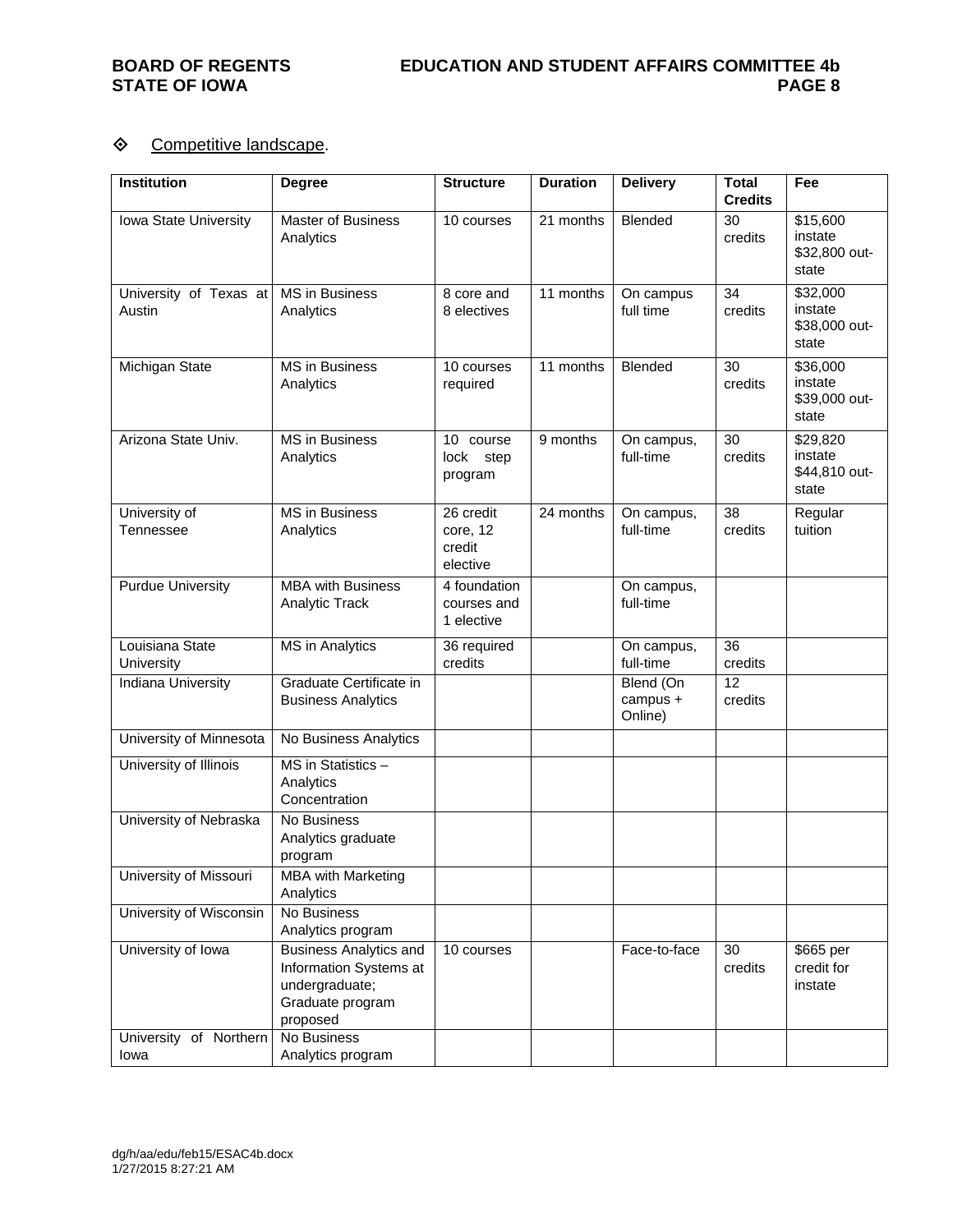# ♦ Sample curriculum.

| <b>Semester</b> | <b>Courses</b>                                                                                                            | <b>Credits</b> | <b>Teaching Department</b>                  | <b>Delivery</b> |
|-----------------|---------------------------------------------------------------------------------------------------------------------------|----------------|---------------------------------------------|-----------------|
| Summer I        | MIS 547: Teams, Projects, and BA                                                                                          | 3              | <b>SCIS</b>                                 | On campus       |
|                 | Leadership                                                                                                                |                |                                             |                 |
| Fall I          | MIS 536: Business Analytics Foundation                                                                                    | 3              | <b>SCIS</b>                                 | Online          |
|                 | STAT 502: Applied Statistical Modeling                                                                                    | 3              | <b>Statistics</b>                           | Online          |
| Spring I        | STAT 581: Data Analytics and<br>Visualization                                                                             | 3              | <b>Statistics</b>                           | Online          |
|                 | I E 583: Knowledge Discovery and Data 3<br>Mining.                                                                        |                | <b>IMSE</b>                                 | Online          |
| Summer<br>Ш     | MKT 552: Marketing Analytics with Big<br>Data                                                                             | 3              | Marketing                                   | On campus       |
| Fall II         | MIS 546: Advanced Business Analytics                                                                                      | 3              | <b>SCIS</b>                                 | Online          |
|                 | COM S 535: Algorithms for Large Data 3<br>Sets: Theory and Practice                                                       |                | Computer<br>Engineering/Computer<br>Science | Online          |
| Spring II       | MIS 556: Business Analytics Capstone<br>Project (Capstone)                                                                | 3              | <b>SCIS</b>                                 | On campus       |
|                 | STAT 451: Applied Time Series<br>(Forecasting) or<br>STAT 510: Applied Modern<br><b>Multivariate Statistical Learning</b> | 3              | <b>Statistics</b>                           | Online          |

 Date of implementation. Creation of the proposed program will become effective upon approval by the Board of Regents and will be included in the University's General Catalog. The anticipated implementation date is Fall 2015.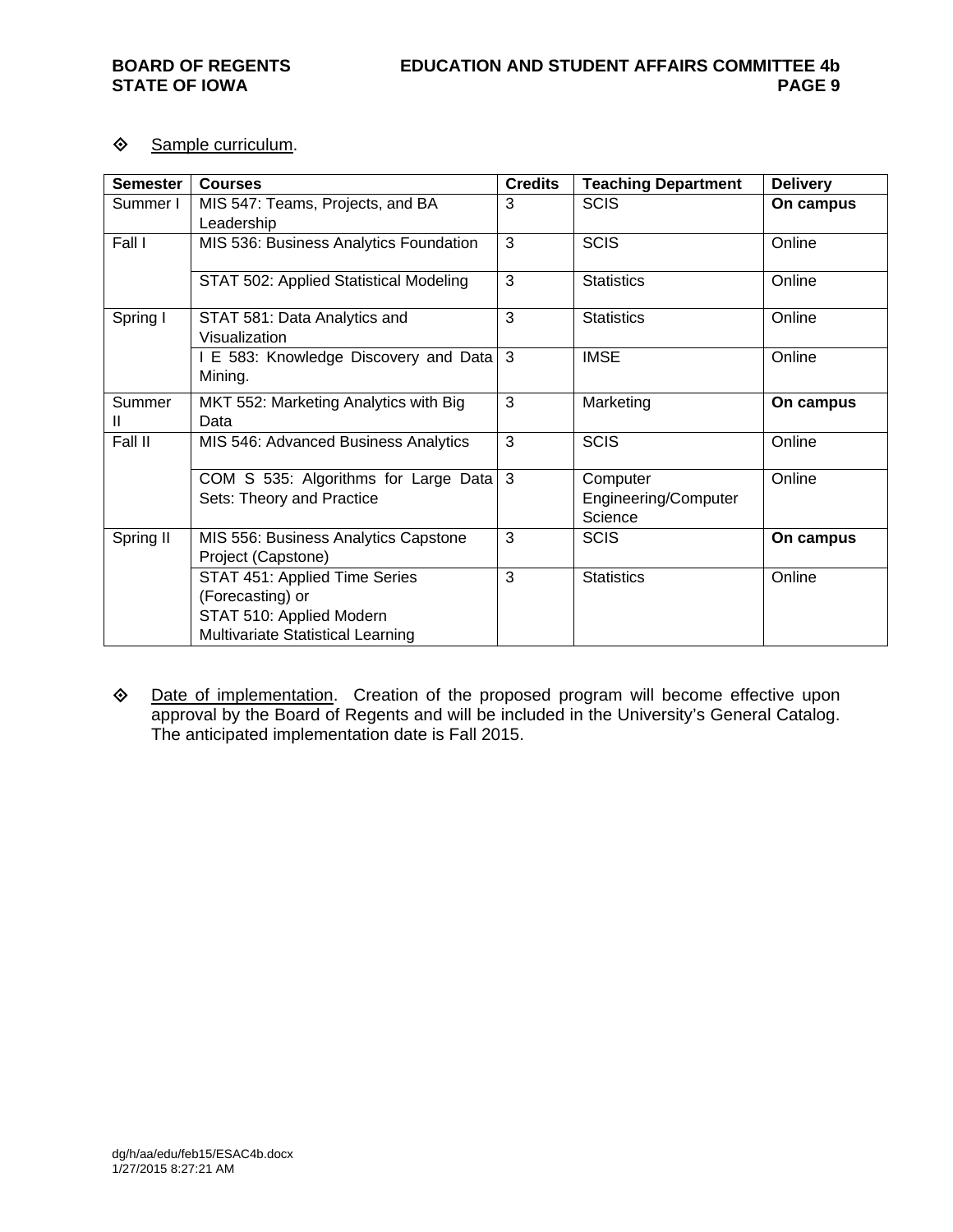Iowa State University University of Iowa Ames, Iowa 50011 Iowa City, Iowa 52242

**College of Business Tippie College of Business**

2000 Gerdin Business Building 108 John Pappajohn Business Building

## **Memorandum of Cooperation on Graduate Business Analytics Programs**  January 15, 2015

## **1. Background**

The digital revolution empowered by the Internet and computer technology in business and individual life during the last several decades has generated unimaginable amounts of data in the form of digital records stored in databases and files servers. The volume, velocity, and variety of these data have produced a new set of problems and challenges for businesses and organizations in their pursuit of competitiveness, effectiveness, and efficiency. These problems and challenges have also created unprecedented opportunities for businesses and organizations to discover, model, understand, and serve their customers and partners in ways never imagined and in details never possible before. Businesses and organizations that are able to master this data deluge, a.k.a. Big Data, will have a tremendous competitive advantage over their competition in the marketplace.

As the need for implementing data analytic solutions grows, demand for professionals who understand and are capable of working with, exploring and exploiting Big Data – the profession of business analytics – has exploded in recent years. According to McKinsey Global Institute, by 2018 "the United States alone could face a shortage of 140,000 to 190,000 people with deep analytical skills as well as 1.5 million managers and analysts with the know-how to use the analysis of Big Data to make effective decisions."

To meet the growing demand for graduates and professionals with data analytic skills, Iowa State University and the University of Iowa have developed and implemented various flavors of business analytics programs in their undergraduate and graduate programs during the last five years. For example, the Department of Supply Chain and Information Systems in the College of Business at Iowa State University offers a business analytics track in its MIS major, and the Department of Management Sciences in the Tippie College of Business at the University of Iowa offers an undergraduate major and graduate certificate in business analytics.

In the Fall of 2014, both institutions independently developed proposals for graduate degree programs in business analytics to further expand the scope, skill, sophistication, and delivery of their business analytics offerings. While both proposals aim to deliver graduate level courses and degrees to students interested in advanced business analytics, they differ significantly in target audience and delivery methods. ISU's Master of Business Analytics program is a 30 credit blended delivery program targeting working professionals nationally, with a mixture of online (70%) and on-campus (30%) courses. In contrast, Iowa's Master of Science in Business Analytics program is a 30-credit evening program targeting working professionals with face-toface courses in various locations in Iowa. However, a review of the curricula of the two proposed programs suggests that there are similarities in at least some of the courses related to the fundamentals of business analytics, providing a foundation for collaboration between the two programs.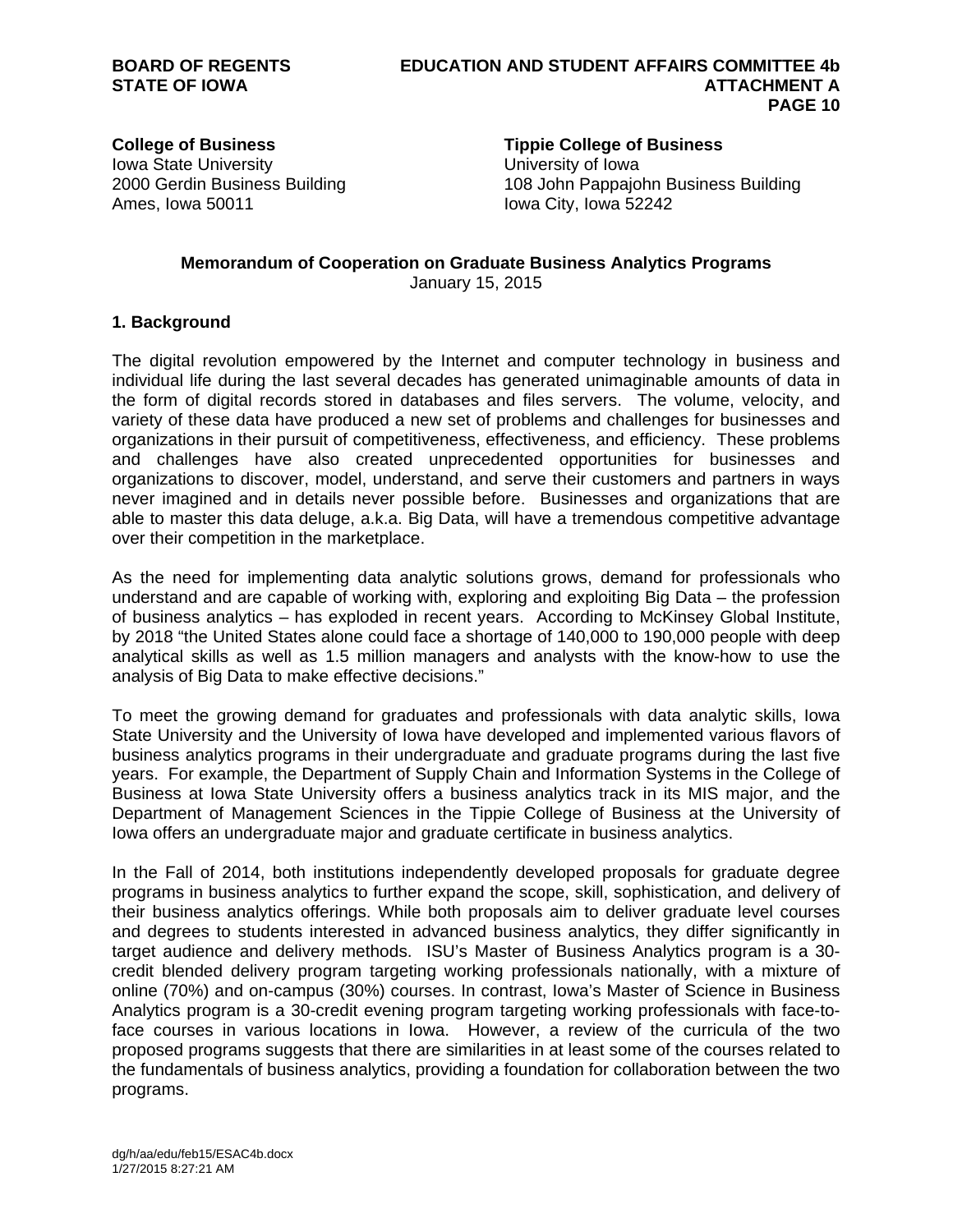## **2. Areas of Cooperation**

The faculty and leadership at the two institutions (the College of Business at Iowa State University and the Tippie College of Business at University of Iowa) enthusiastically embrace the idea that cooperation between the two programs will benefit first and foremost students, data science professionals, businesses, and organizations in the State of Iowa, and will enhance the quality of both programs in the long run. The two faculties have thus agreed to the following collaboration activities with the option to develop future collaboration ideas where appropriate.

## *2.1 Articulation of Courses*

A student enrolled in either of the two programs may take up to 9 credits of approved courses in the other program for credits toward the home program, and students will pay the tuition to the institution that offers the articulated courses at the rate of the offering institution. The approved course list should be determined, published, and maintained by each institution independently.

## *2.2 Referral of Prospective Students*

Prospective students may have different needs and constraints that favor one program to another between the two proposed business analytics programs. The two institutions agree that each program should refer prospective students deemed more appropriate for the other program to that program in order to provide the maximum benefits to the students.

## *2.3 Sharing of Course Material and Ideas*

The dynamic nature of the data science and business analytics field requires continuous improvement of course content, learning tools, pedagogy, and delivery mechanisms. The two institutions agree to hold an annual workshop in the summer for faculty involved in the business analytics programs to share syllabi, trends, tools, instructional ideas, and training opportunities. The location will alternate between the two campuses, and the hosting institution will cover the cost of the workshop excluding travel and lodging expenses of the participants.

## **3. Additional Provisions**

This memorandum reflects the intention of the parties to establish a mutually beneficial relationship but does not create any legally binding obligations.

This memorandum is in-place for a period of five years, and may be renewed thereafter by mutual consent.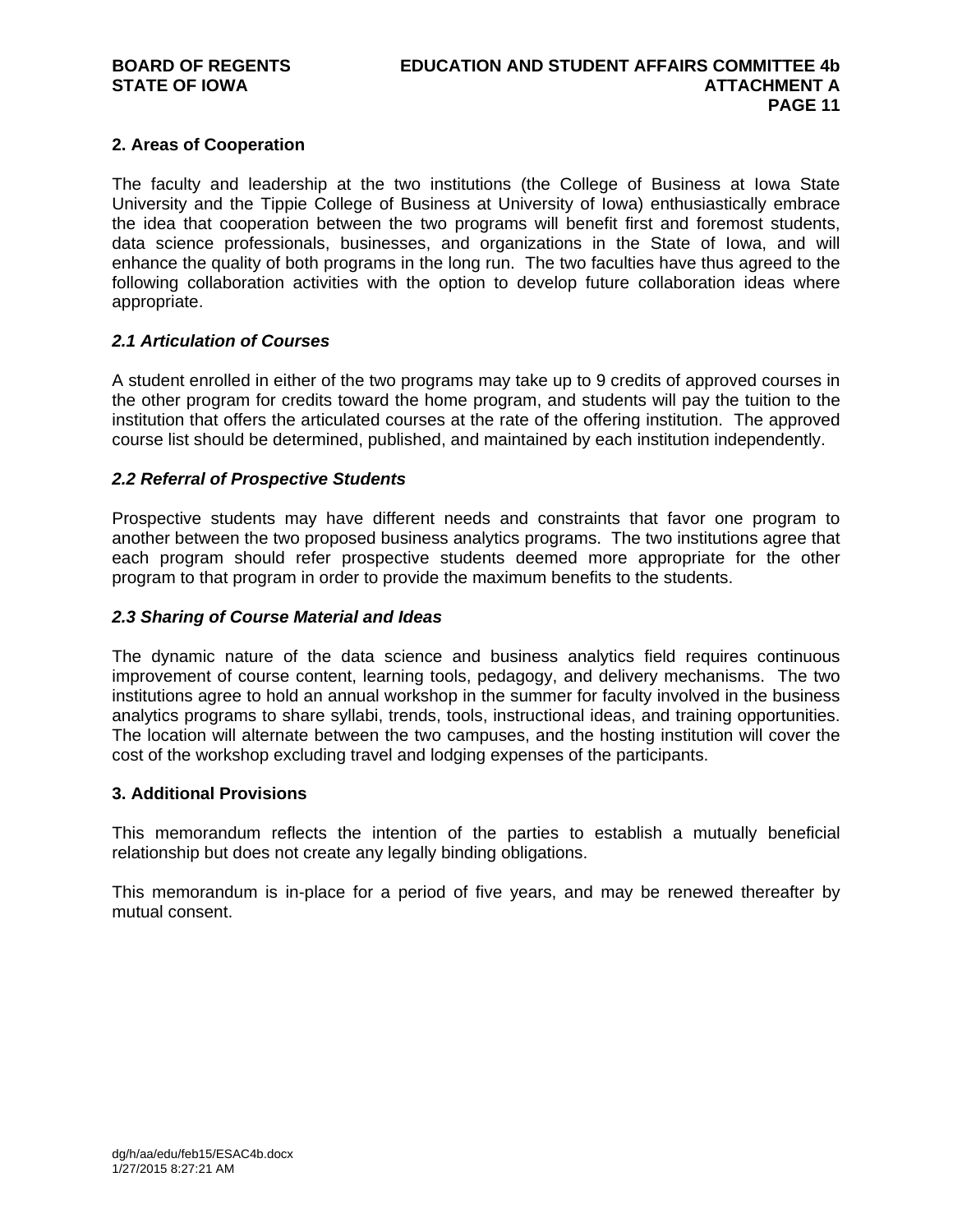## **BOARD OF REGENTS EDUCATION AND STUDENT AFFAIRS COMMITTEE 4b**  STATE OF IOWA **ATTACHMENT A**<br>PAGE 12  **PAGE 12**

This memorandum may be terminated by either party by giving a written notice to the other party. Such termination shall not affect the final execution and conclusion of specific activities in effect. Insofar as possible, such notice will be given six months in advance of the desired termination date.

## Representative of Iowa State University **Representative of University of Iowa**

Name: Enalwed Title: Raisbeck Dan Signature: Date:

| Hsher Gardial<br>Name:          |
|---------------------------------|
| Title:                          |
| $\mathbb{Z}_{46}$<br>Signature: |
| Date:                           |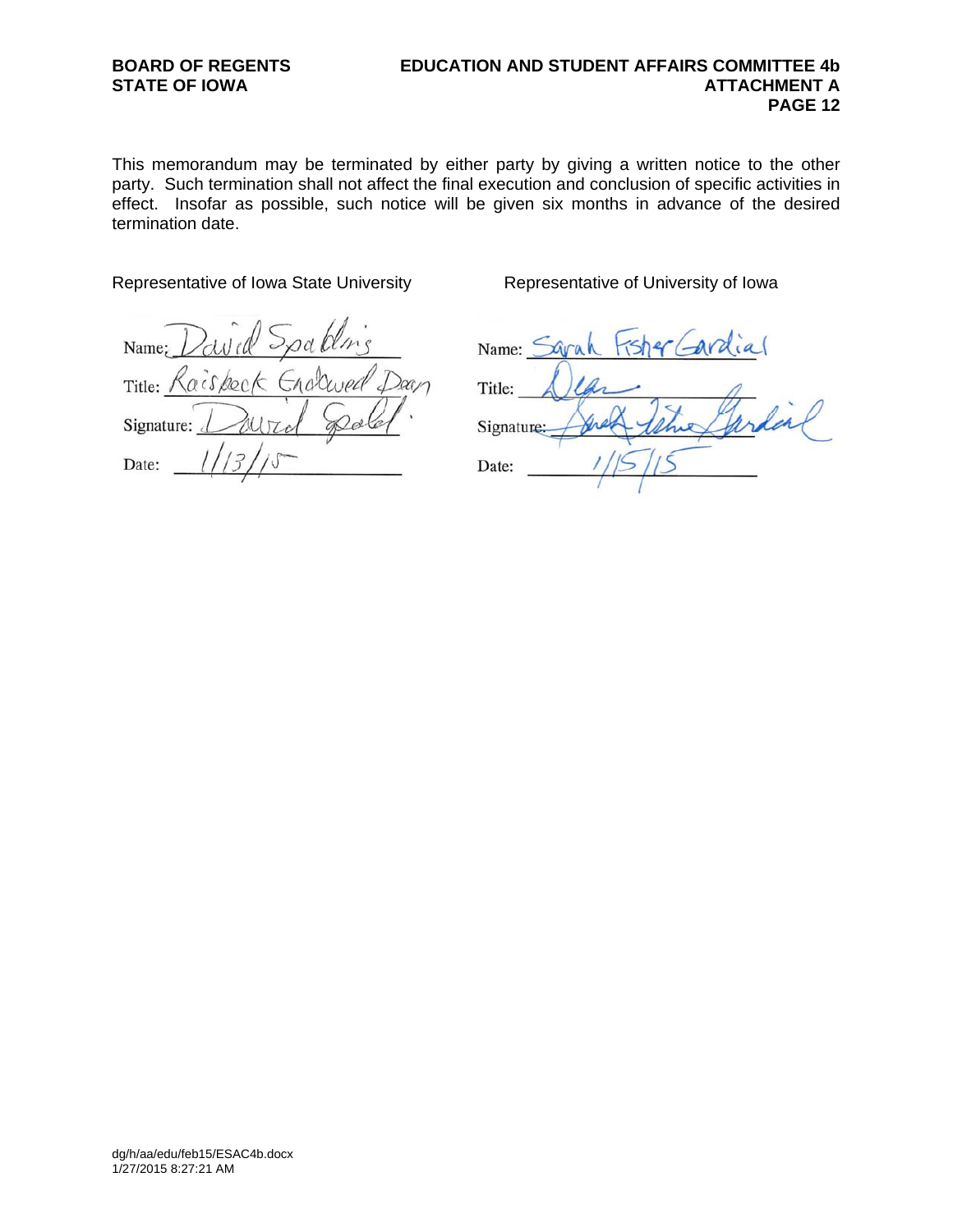## *Master of Business Analytics Program List of Courses*

## **Existing Courses**

## **I E 583. Knowledge Discovery and Data Mining (3-0) Cr. 3.**

Prereq: I E 148, I E 312, and STAT 231

Introduction to data warehouses and knowledge discovery. Techniques for data mining, including probabilistic and statistical methods, genetic algorithms and neural networks, visualization techniques, and mathematical programming. Advanced topics include web-mining and mining of multimedia data. Case studies from both manufacturing and service industries. A computing project and an additional project with more theoretical content are required.

## **Stat 451. Applied Time Series** (**3-0) Cr. 3.**

Prereq: STAT 301, STAT 326, or STAT 401

Methods for analyzing data collected over time; review of multiple regression analysis. Elementary forecasting methods: moving averages and exponential smoothing. Autoregressive-moving average (Box-Jenkins) models: identification, estimation, diagnostic checking, and forecasting. Transfer function models and intervention analysis. Introduction to multivariate time series methods.

## **New Courses**

## **COM S 535. Algorithms for Large Data Sets: Theory and Practice (3-0) Cr. 3.**

Prereq: COM S 228, COM S 330, CPRE 310, or department permission

Challenges involved in solving computational problems associated with massive data sets.

Computational problems arising in the context of web search, social network analysis, recommendation systems, and online advertising. Theoretical aspects include modeling computational problems using graphs, study of similarity measures and hash functions, and design of efficient algorithms for graphs. Practical aspects include implementation and performance evaluation of the algorithms on real world data sets. Graduate credit requires a written report on current research.

## **\*MIS 547. Teams, Projects, and BA Leadership (3-0) Cr. 3.**

Prereq: Admission to the program or department permission.

Preparation of students in teamwork and project management skills, including teach cohesion, synergies, and team commitment. Emphasis on developing skills to monitor/assess motivation and enhance productivity and quality. Discussion of both leadership theory and different leadership styles; expectations about communicative protocols/methods, appropriate media, scheduling communication, and the use of templates and collaborative systems.

## **\*MIS 536. Advanced Business Analytics (3-0) Cr. 3.**

Prereq: MIS 547 or department permission.

In-depth discussion of various advanced topics in Business Analytics, such as big data, text mining, web mining, and social network analysis. Extensive hands-on exercises using analytic tools to solve real world problems.

## **\*MIS 546. Business Analytics Foundation (3-0) Cr. 3.**

Prereq: MIS 536 or department permission.

Introduction to basic concepts and tools in Business Analytics. Hands-on laboratory exercises and business case studies on data preparation, data representation, data visualization, and data mining. Focus on predictive analytics; descriptive and prescriptive analytics will also be explored.